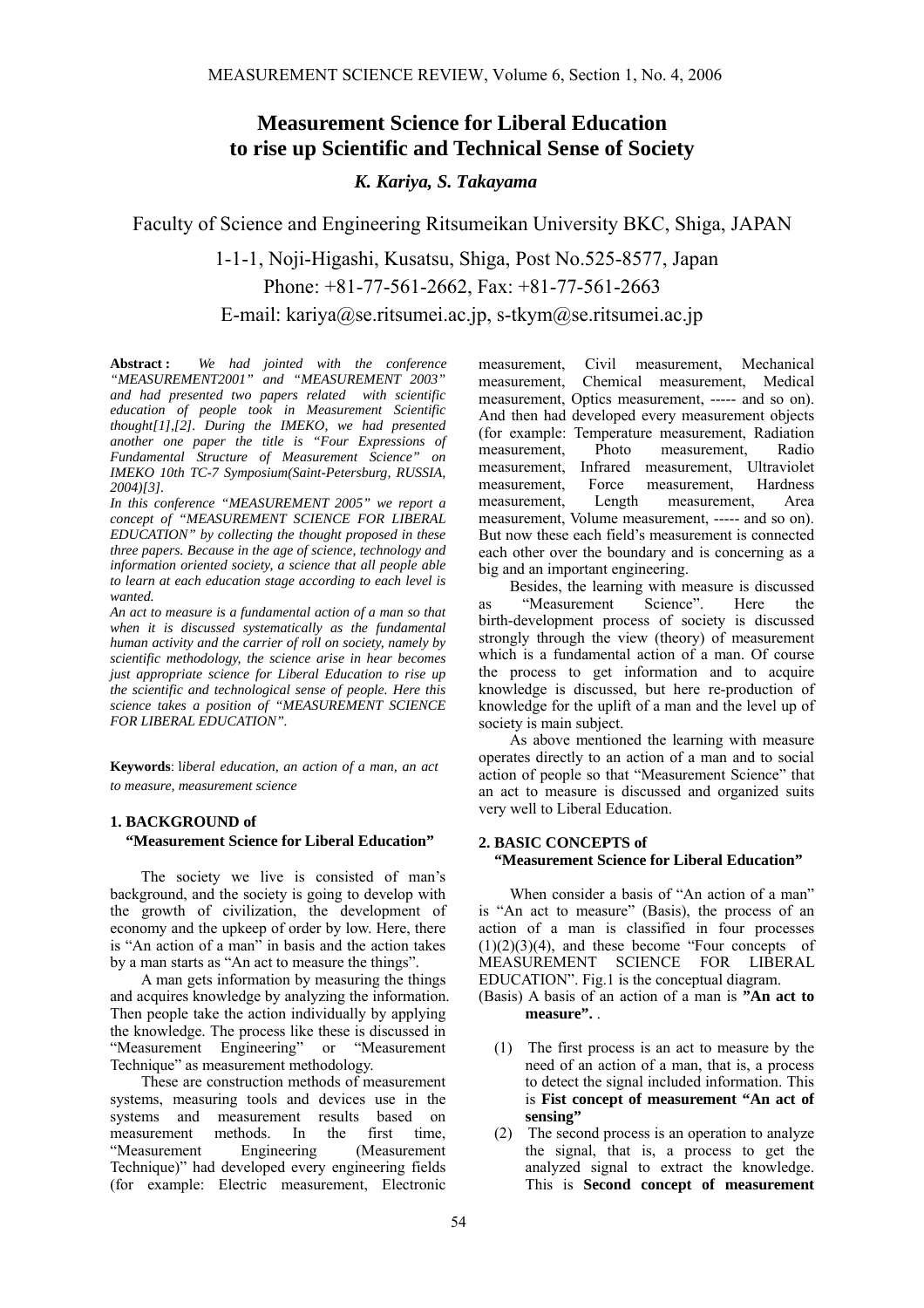**"An act of analysis".**

- (3) The third process is an act to extract the knowledge from the analyzed signal, that is, a process to get the knowledge to practice the need of action of a man. This is **Third concept of measurement "An act to get knowledge".**
- (4) The fourth process is a social operation of a social action by utilization of the knowledge. This is **Fourth concept of measurement "An act for individual and social activity"**.

These four processes and concepts are fundamental functions of a man on individual and social activity, and the functions contribute to the development of society by progress and expansion of the functions. Here the discussion of the functions of measurement as "SCIENCE" becomes very important, especially on the discussion of the process from second to fourth (regard the "Study" in Fig.1)

#### **2.1 Basis of an action of a man -----**"**An act of measure"**

An act to measure starts by the need (desire ) of action a man move on. The Basis of an action of a man, that is **"An act to measure",** is practiced for the purpose to get information. The information is classified in effective one and non-effective one. Now indicate an act to measure of a man as  $\boldsymbol{M}$  and indicate the need of action of a man as  $N$ , then a relation  $N$  and  $M$  is given like next, and it is expanded to practical measurement..

$$
N \Leftrightarrow M, \quad f: N \to M \quad (f; \text{mapping}) \quad (1)
$$

Generally, the  $M$  is practiced as some acts to measure , and it is appropriate to classify in to four process. And the need of action becomes the condition for each process. The relation indicates like next.

$$
(\boldsymbol{M} \big| \boldsymbol{N}) \rightarrow M_p \tag{2}
$$

Where,  $p = 1,2,3,4$  are four process for the practice of *M*.



Fig.1 Conceptual diagram of "MEASUREMENT SCIENCE FOR LIBERAL EDUCATION"

#### **2.2 First concept of measurement -----"An act of sensing"**

The practical an act to measure of a man  $M_p$  is, in the first process, practiced by sensor. The action is generally called as "Sensing" and this is first concept of measurement, that is, **"An act of sensing"**. And it is proper to classify into two categories, the feeling sensing and technical sensing. Anyway, the result of sensing becomes time series signal  $s(t)$ , and the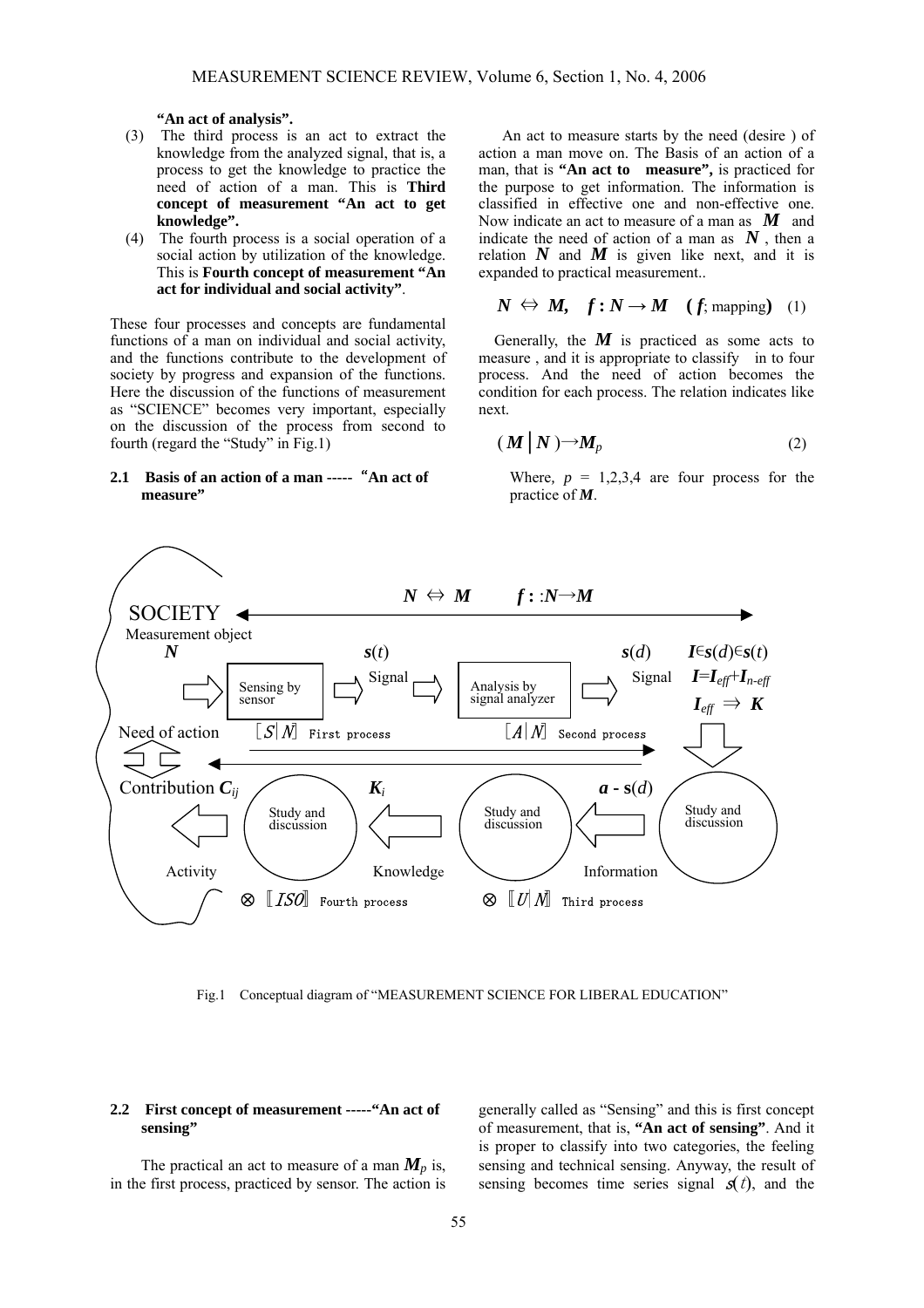information comes out oriented in the signal. Since an act to measure of a man  $M$  is practiced in the first by getting the information *I* which takes practice the need of action of a man *N* , the *M* becomes to an action  $I \cdot M_p$ . At the first process  $M_p$  becomes an act of sensing  $\dot{M}_s$  and the action  $\dot{I}$   $\cdot \dot{M}_s$  is practiced by sensor  $\overline{S}$  conditioned by  $\overline{N}$ . These relations are indicated like next.

$$
M \Rightarrow I \cdot M_{p=1} \Rightarrow I \cdot M_s \tag{3}
$$

$$
\mathbf{I} \cdot [S \mid N] \longrightarrow s(t) \tag{4}
$$
  
Here,  $\begin{bmatrix} \cdot & \cdot & \cdot \\ \cdot & \cdot & \cdot \\ \cdot & \cdot & \cdot \\ \cdot & \cdot & \cdot \end{bmatrix}$  shows the instrument as technical factor.

#### **2.3 . Second concept of measurement ----- "An act of analysis"**

The second concept is a process to analyze the signal  $s(t)$  and to get another domain signal *s*(*d*).Because, more information is embedded in *s*(*d*) related with the need of action. This is well known as "Signal analysis" or "Signal processing", that is, **"An act of analysis".** Then, here, it must be memorized that the time series signal  $s(t)$  is a set and has a structure of a stochastic process as like next.

$$
\mathbf{s}(t) = \{ s(t, \omega) \; ; \; -\infty \langle t \; \langle \infty, \; \omega \in \varOmega \} \; (5)
$$

Here,:  $\omega$  is stochastic parameter, and the measured signal (detected signal by sensor) is determined by  $\omega = \omega_i$ . Then practical output signal is given like next.

$$
\mathbf{s}_{i}(t) = \{ \mathbf{s}(t, \omega = \omega_{i}; -\infty \langle t \langle \infty \rangle ) \} \quad (6)
$$

This signal is analyzed by the signal analyzer *A* related with  $N$  and the result becomes signal  $s(d)$ . This signal is almost case given on the domain *d* except time domain  $t$ . These relation is shown in same with the case of sensor..

$$
M \Rightarrow I \cdot M_{p=2} \Rightarrow I \cdot M_a \tag{7}
$$

$$
I \cdot [A|N] \Rightarrow s(t) \cdot [A|N] \rightarrow s(d) \tag{8}
$$

Here,  $\mathbf{M}_a$  is an act of analyzing and the act practiced by signal analyzer  $A$  conditioned by  $N$ . Practical analyzers are Frequency analyzer, Frequency spectrum density analyzer, Probability density analyzer, and so on..

### **2.4 . Third concept of measurement- -----"An act to get knowledge"**

Third concept is a process to get the knowledge. The information  $\boldsymbol{I}$  is embedded in the signal  $s(d)$ that the detected signal  $s(t)$  by sensor was analyzed by signal analyzer. Then it becomes need to extract the knowledge in the information. This is **"an act to get knowledge"** of measurement. The relation with information and signal is clear from the formula (4) and (8).

$$
I \in s(d) \in s(t) \tag{9}
$$

Then the information is consisted of effective information and non-effective information, and it is not fixed with the effective and non-effective. As the effective information becomes knowledge  $\boldsymbol{K}$  so that the relation is shown like next.

$$
\boldsymbol{I} = \boldsymbol{I}_{\text{eff}} \, \boldsymbol{\rightleftarrows} \, \boldsymbol{I}_{n\text{-eff}} \tag{10}
$$

$$
I_{\text{eff}} \Rightarrow K, \qquad K \in I \tag{11}
$$

When a man uses effectively the information, the information becomes knowledge. Then some operation becomes need to take out the knowledge *K* from the information. Fundamental operation is indicated as like same style with the first concept and the second concept.

$$
MI \Rightarrow I \cdot M_{p=3} \Rightarrow I \cdot M_u \tag{12}
$$

$$
\boldsymbol{I} \cdot \llbracket \boldsymbol{U} | \boldsymbol{N} \rrbracket \Rightarrow \boldsymbol{K} \tag{13}
$$

Here,  $M_u$  is an act of use of information, and the action  $I M_u$  is discussed by  $U$  conditioned by  $N$ . And  $\begin{bmatrix} \quad \end{bmatrix}$  shows the scientific factor not technical factor. If  $U$  is practiced by "information processor" or "information analyzer" at parallel with "sensor" and "signal analyzer" which are instruments as technical. factor, .the relation is given similarly with formula  $(4)$  and  $(8)$ .

$$
s(d) \cdot \llbracket U \, |N \rrbracket \implies K \tag{14}
$$

But the  $U$  is more strong scientific factor which is discussed at the relate with the need of action of a man N and the signal  $s(d)$ . Then the relation gives by Cartesian product (⊗) for a  $s(d)$  like next.

$$
s(d) \otimes [U|N] \rightarrow K_1, K_2, K_3, \cdots, K_i, \cdots
$$
 (15)

For example, when power spectrum and its density, cross spectrum, correlation function and etc. were asked from the frequency amplitude spectrum *s*(*d*) that the detected signal  $s(t)$  was analyzed by signal analyzer, at the relation with the need of action *N*, these become the knowledge  $K_1$ ,  $K_2$ ,  $K_3$ , --support the need of action. And then, similarly, when characteristic function, amplitude probably density distribution transition process and etc. were asked from the amplitude probability density  $s(d)$  that the detected signal  $s(t)$  was analyzed by signal analyzer, at the relation with the need  $N$ , these become the